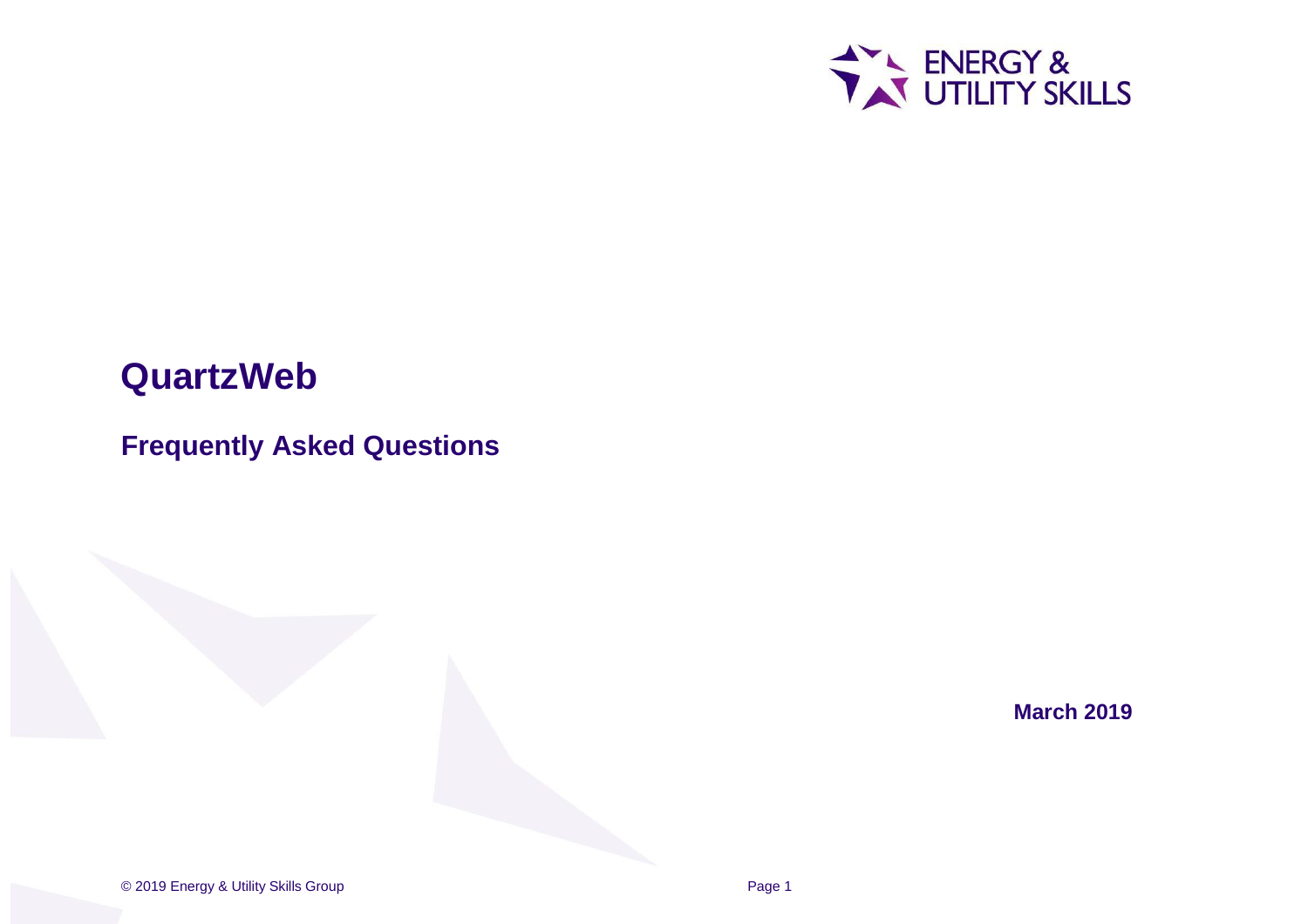

## **Copyright**

All rights reserved. No part of this publication may be reproduced, stored in a retrievable system, or transmitted in any form or by any means whatsoever without prior written permission from the copyright holder.

© Energy & Utility Skills Group Registered Office: Friars Gate, 1011 Stratford Road, Shirley, Solihull, B90 4BN Registered no: 3812163

**W**: [www.euskills.co.uk](http://www.euskills.co.uk/) **T**: 0845 077 99 22 **E**: [eusr@euskills.co.uk](mailto:eusr@euskills.co.uk) **A**: Friars Gate, 1011 Stratford Road, Shirley, Solihull, B90 4BN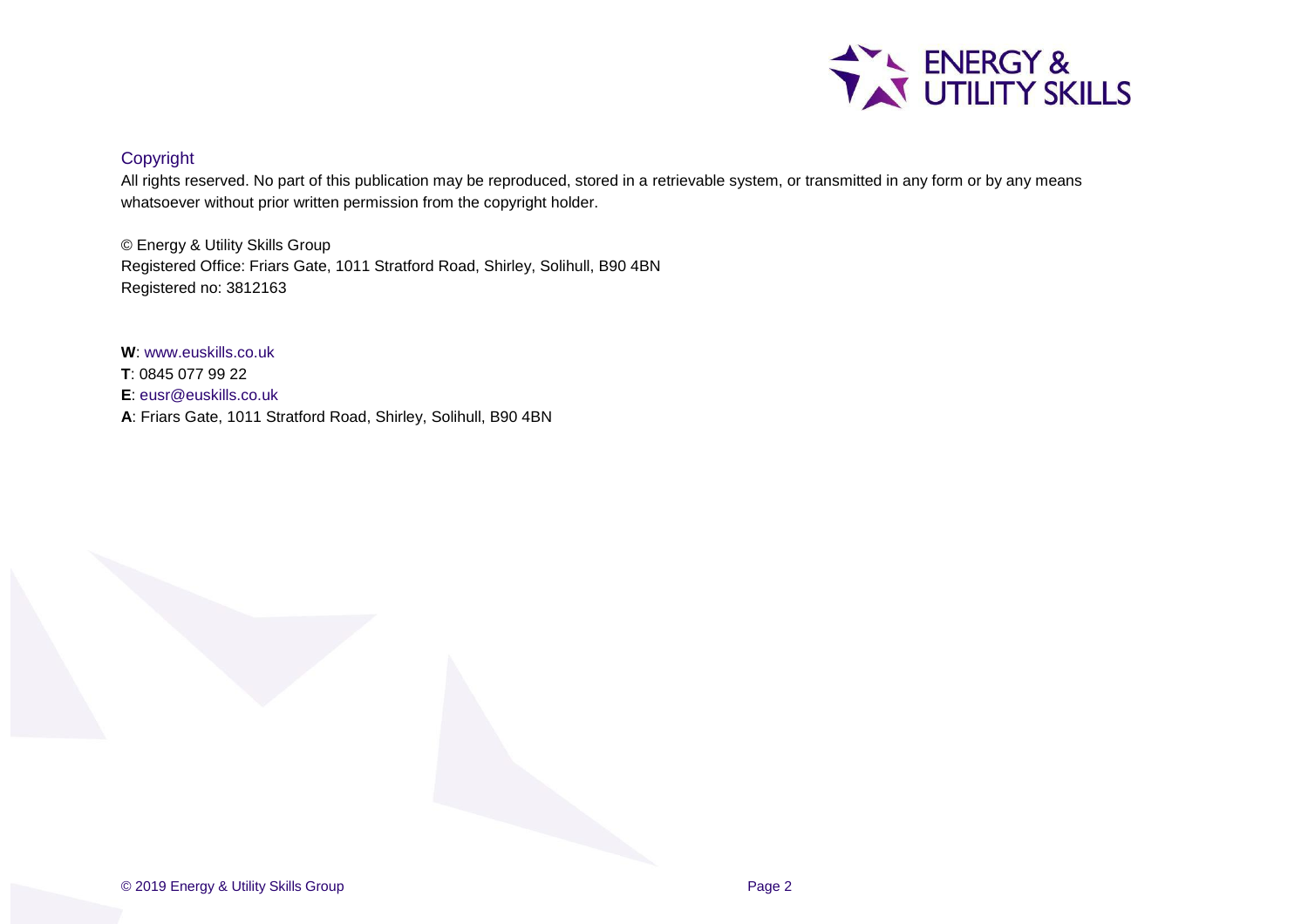

## **FAQs**

We've pulled together the most common questions asked about QuartzWeb, and as we get asked more questions, these FAQs are updated.

If you have a question that is not listed below, please contact EUSR Support. We are available Monday 8.00am – Friday 5.00pm, email: **EUSR@euskills.co.uk** or telephone: 0121 745 1310 (select option 1).

More information can be found on our website [www.eusr.co.uk/support-faqs/eusr-quartzweb](http://www.eusr.co.uk/support-faqs/eusr-quartzweb) where you will find lots more detailed information including links to our User Guide and Training Videos.

| <b>Topic</b>     | <b>Questi</b>                | <b>Answer</b>                                                                 |
|------------------|------------------------------|-------------------------------------------------------------------------------|
|                  | <b>on</b>                    |                                                                               |
| <b>URL</b>       | How do I access              | This is the URL for QuartzWeb https://quartzweb.eusr.co.uk                    |
|                  | QuartzWeb?                   |                                                                               |
| Web Browser      | What web browsers are        | QuartzWeb is entirely web browser based. The latest versions of Firefox.      |
|                  | supported for QuartzWeb?     | Chrome and Microsoft Edge are fully supported. The platform does work with    |
|                  |                              | Safari browser and there may be some limitation on functionality. Please note |
|                  |                              | that Internet Explorer is not supported.                                      |
| Support          | What version of Microsoft    | You will need Microsoft Office 2013 or later. Any previous versions are not   |
| <b>Materials</b> | Office do I need to download | supported.                                                                    |
|                  | my Passport scheme           |                                                                               |
|                  | presentations?               |                                                                               |
| <b>Main Site</b> | How do I change the Main     | The main site address is important as this is the address we hold on file for |
| Address          | Site address listed against  | your centre. Only EUSR Support can change this address. The Head of           |
|                  | my centre?                   | Centre should email eusr@euskills.co.uk if the main site address should be    |
|                  |                              | changed.                                                                      |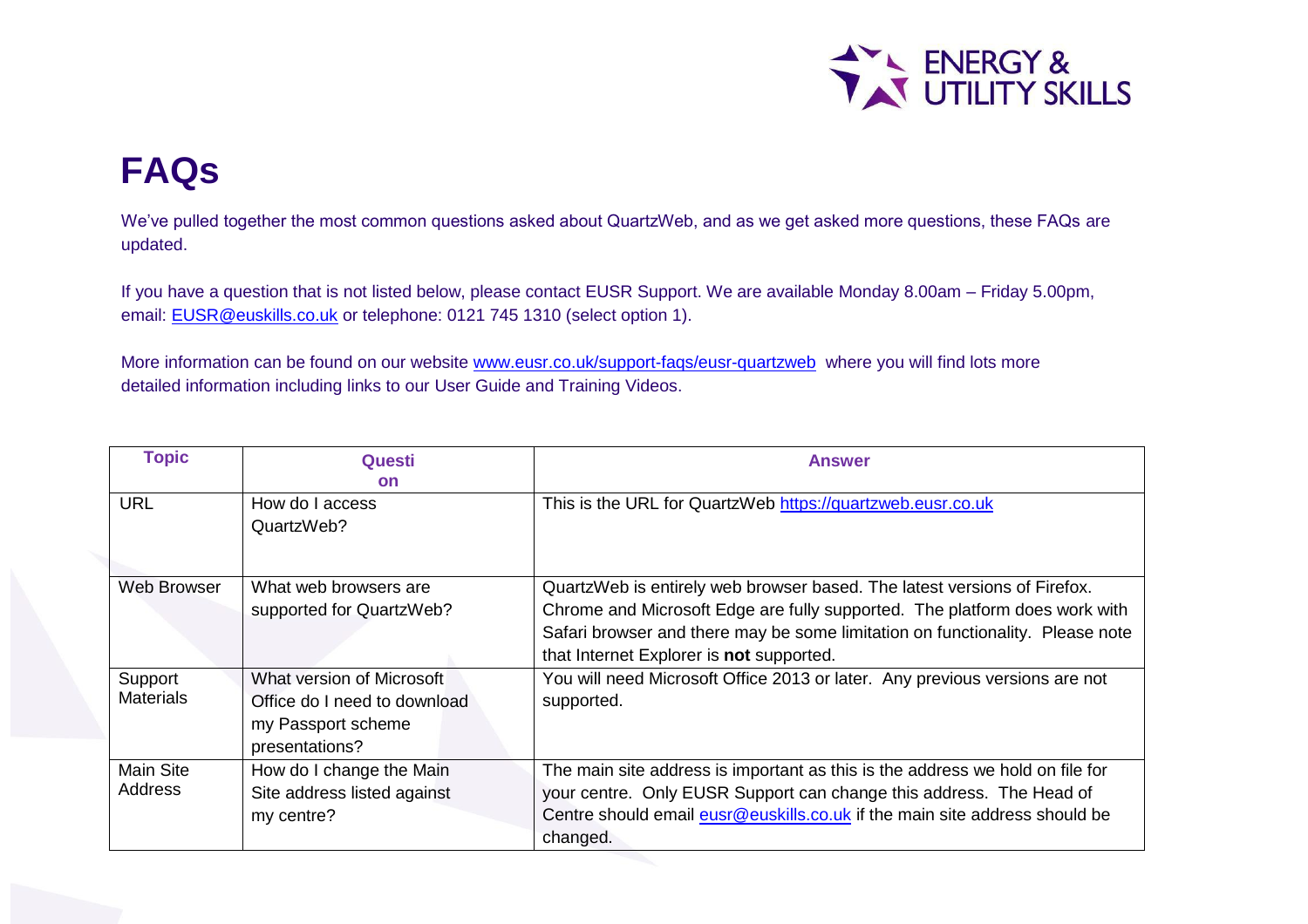

| Return                                                             | How do I add or change the                                                | A Lead Administrator or Administrator can add a delivery address for the                                                                                                                                                                                                                                                                                                                                                                                                                                                                                                                                                                                                                                                                                                                                                                           |
|--------------------------------------------------------------------|---------------------------------------------------------------------------|----------------------------------------------------------------------------------------------------------------------------------------------------------------------------------------------------------------------------------------------------------------------------------------------------------------------------------------------------------------------------------------------------------------------------------------------------------------------------------------------------------------------------------------------------------------------------------------------------------------------------------------------------------------------------------------------------------------------------------------------------------------------------------------------------------------------------------------------------|
| Address for                                                        | delivery (return) address for                                             | return of EUSR ID cards - in QuartzWeb, select Amend Sites. Once an                                                                                                                                                                                                                                                                                                                                                                                                                                                                                                                                                                                                                                                                                                                                                                                |
| <b>EUSR</b> cards                                                  | EUSR ID cards.                                                            | address has been added, then an Administrator, Trainer or Assessor can                                                                                                                                                                                                                                                                                                                                                                                                                                                                                                                                                                                                                                                                                                                                                                             |
|                                                                    |                                                                           | choose the delivery address they want from a dropdown box when creating a                                                                                                                                                                                                                                                                                                                                                                                                                                                                                                                                                                                                                                                                                                                                                                          |
|                                                                    |                                                                           | batch. (The dropdown box is populated by the delivery addresses created by                                                                                                                                                                                                                                                                                                                                                                                                                                                                                                                                                                                                                                                                                                                                                                         |
|                                                                    |                                                                           | the Lead Administrator or Administrator).                                                                                                                                                                                                                                                                                                                                                                                                                                                                                                                                                                                                                                                                                                                                                                                                          |
|                                                                    |                                                                           | IT IS VITAL THAT YOU INCLUDE A CONTACT NAME AND THE NAME OF                                                                                                                                                                                                                                                                                                                                                                                                                                                                                                                                                                                                                                                                                                                                                                                        |
|                                                                    |                                                                           | THE COMPANY IN ADDRESS LINE 1                                                                                                                                                                                                                                                                                                                                                                                                                                                                                                                                                                                                                                                                                                                                                                                                                      |
| Question<br>Papers and<br>Answers for<br>NWH, SHEA<br>and SCO only | How can I access Question<br>Papers and Answers for NWH,<br>SHEA and SCO? | <b>NWH and SHEA</b> - Once a course is booked in QuartzWeb, randomly allocated<br>questions (in PowerPoint format) can be downloaded as well as the Answers (in<br>PDF format). To access them select Batch Actions, Your Batches (click on the<br>desired batch) then Batch Documentation. Questions and Answers can be<br>accessed any time up to 72 hours (including Saturdays and Sundays) before the<br>date of the course. Only approved NWH and SHEA Trainers can access<br>Questions and Answers. Answer Sheets can be downloaded from within<br><b>Resources</b> and photocopied.<br><b>SCO</b> – Questions and Answers (in PDF format) can be found in <b>Resources</b> ,<br>Documents.<br>Only an approved SCO Trainer can download the questions and answers.<br>Answer heets can be downloaded from within Resources and photocopied. |
| Downloading                                                        | I'm having difficulty in downloading                                      | You need PowerPoint 2013 or later to use the presentations. If you get error                                                                                                                                                                                                                                                                                                                                                                                                                                                                                                                                                                                                                                                                                                                                                                       |
| Presentations                                                      | the SHEA and NWH PowerPoint                                               | messages when trying to download these materials, this is due to outdated<br>versions of PowerPoint being used. Once downloaded, it is recommended you                                                                                                                                                                                                                                                                                                                                                                                                                                                                                                                                                                                                                                                                                             |
| NWH and                                                            | slides and keep getting error                                             | move the presentations from your 'Downloads' folder to a more convenient file                                                                                                                                                                                                                                                                                                                                                                                                                                                                                                                                                                                                                                                                                                                                                                      |
| SHEA only                                                          | messages? What does this                                                  | location. The slide decks are password protected. If you select 'read only' when                                                                                                                                                                                                                                                                                                                                                                                                                                                                                                                                                                                                                                                                                                                                                                   |
|                                                                    | mean?                                                                     | you open them you can run the presentation as normal – note 'Save As' will not                                                                                                                                                                                                                                                                                                                                                                                                                                                                                                                                                                                                                                                                                                                                                                     |
|                                                                    |                                                                           | work due to the password protection.                                                                                                                                                                                                                                                                                                                                                                                                                                                                                                                                                                                                                                                                                                                                                                                                               |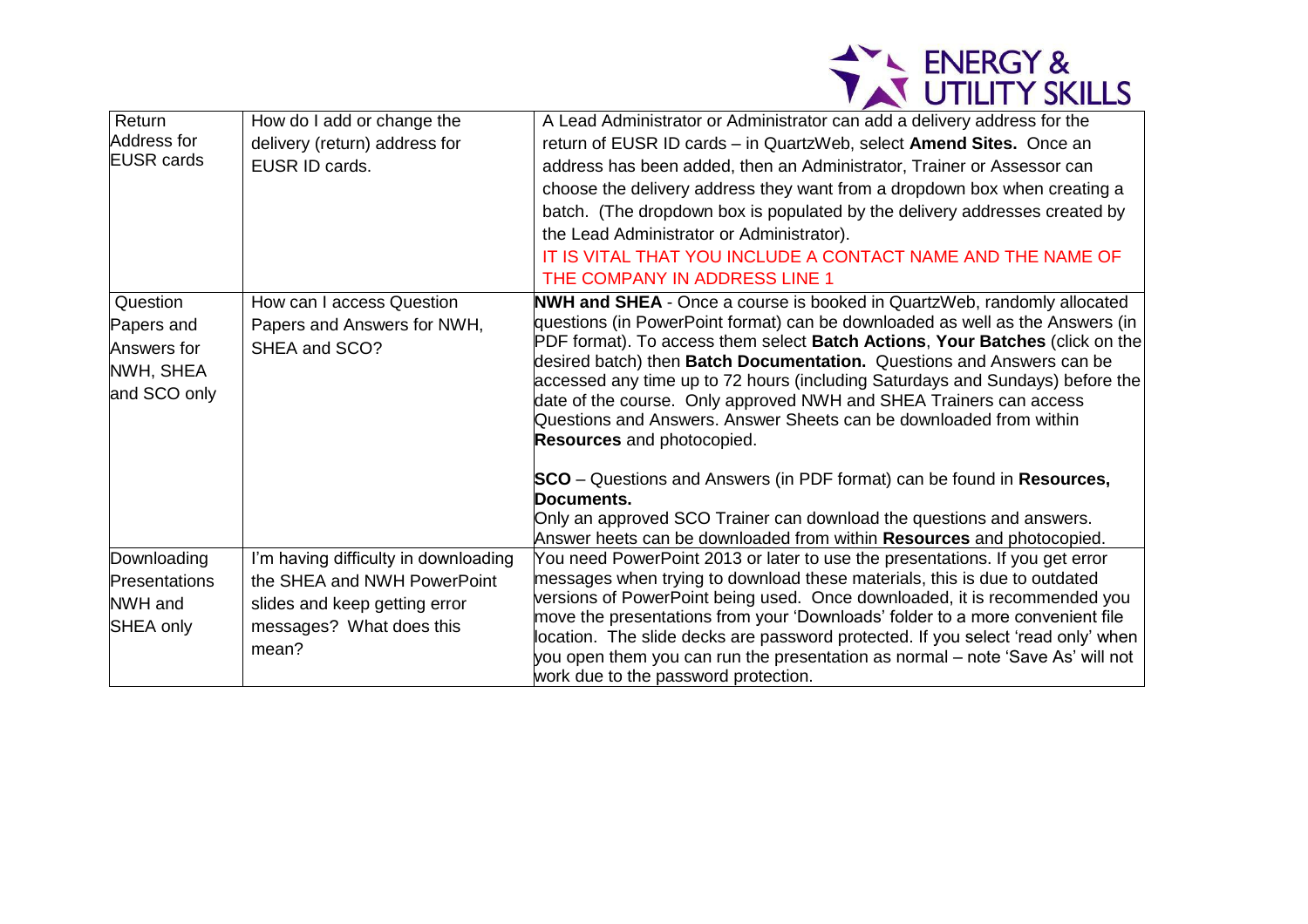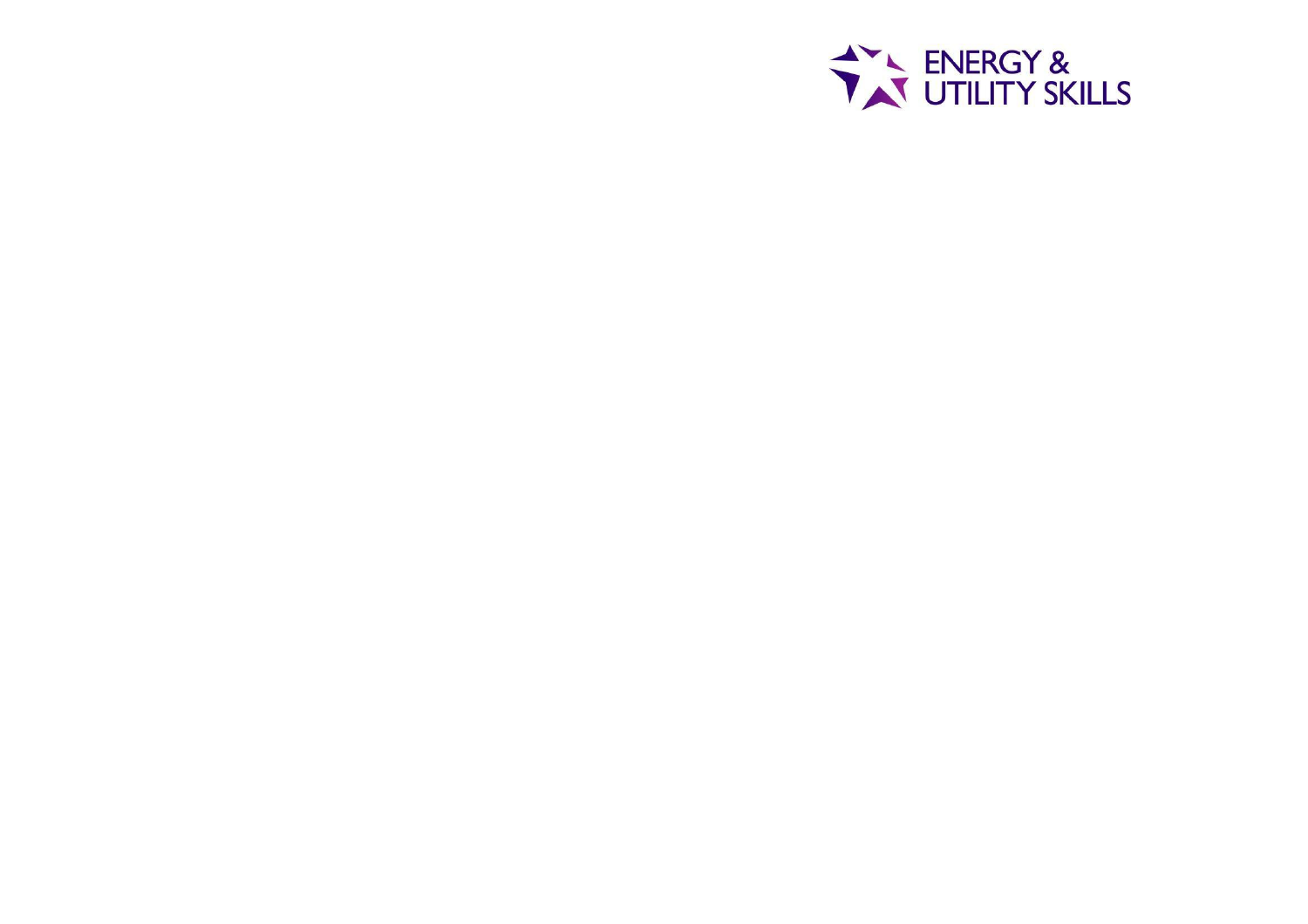

| Support                 | Is there support available at<br>weekends? | Our EUSR Support team is available 8am – 5.00pm, Monday to Friday.<br>Outside of these hours, if you have any questions relating to QuartzWeb,<br>please look at these FAQs, the User Guide and Training Videos - available<br>on our website httccps://www.eusr.co.uk/support- faqs/eusr-quartzweb/                                                                                                                                                                                                                                                                                                                                                                                                                                                                                                                                                                                                                                                                                                                                                                                                                                                                                                                                                                                                                                                                                                                                                                                    |
|-------------------------|--------------------------------------------|-----------------------------------------------------------------------------------------------------------------------------------------------------------------------------------------------------------------------------------------------------------------------------------------------------------------------------------------------------------------------------------------------------------------------------------------------------------------------------------------------------------------------------------------------------------------------------------------------------------------------------------------------------------------------------------------------------------------------------------------------------------------------------------------------------------------------------------------------------------------------------------------------------------------------------------------------------------------------------------------------------------------------------------------------------------------------------------------------------------------------------------------------------------------------------------------------------------------------------------------------------------------------------------------------------------------------------------------------------------------------------------------------------------------------------------------------------------------------------------------|
| Pre-Booking a<br>Course | How do I pre-book a course?                | Booking a course is the first part of creating a batch for submission.<br>Once logged into QuartzWeb, select Batch Actions, then ERegistration<br>Submission. In the top drop down box, select the programme/course, and<br>then in the bottom drop down box select the qualifications. Whatever you<br>choose in the bottom drop down box is what will appear on the EUSR<br>registration and EUSR ID card. YOU MUST MAKE A SELECTION IN BOTH<br>DROPDOWNS. Then select 'Continue'.<br>You then need to complete the following as a minimum to book a course -<br>you will need to fill in the rest of the information when you come to submit the<br>batch:<br>Batch Start Date (the date the final training or assessment will take<br>place)<br>Purchase Order Number (or payment details if paying in advance by<br>card)<br>The Site (main site address)<br>Delivery Site (the address the EUSR ID cards are to be returned to)<br>Trainer (pre-populated dropdown with names of trainers 'linked' to<br>your centre - NWH, SHEA or SCO only)<br>Assessor (if a BESC:AME course)<br>Check the box stating 'No File' if you don't want to add individual's names at<br>this stage - you can always add them later.<br>When all the above is completed, select Complete<br>You will be taken to a new screen with a summary of the information<br>submitted.<br><b>Select Submit</b><br>You are taken to a new screen which confirms the batch number.<br>The course is now booked. |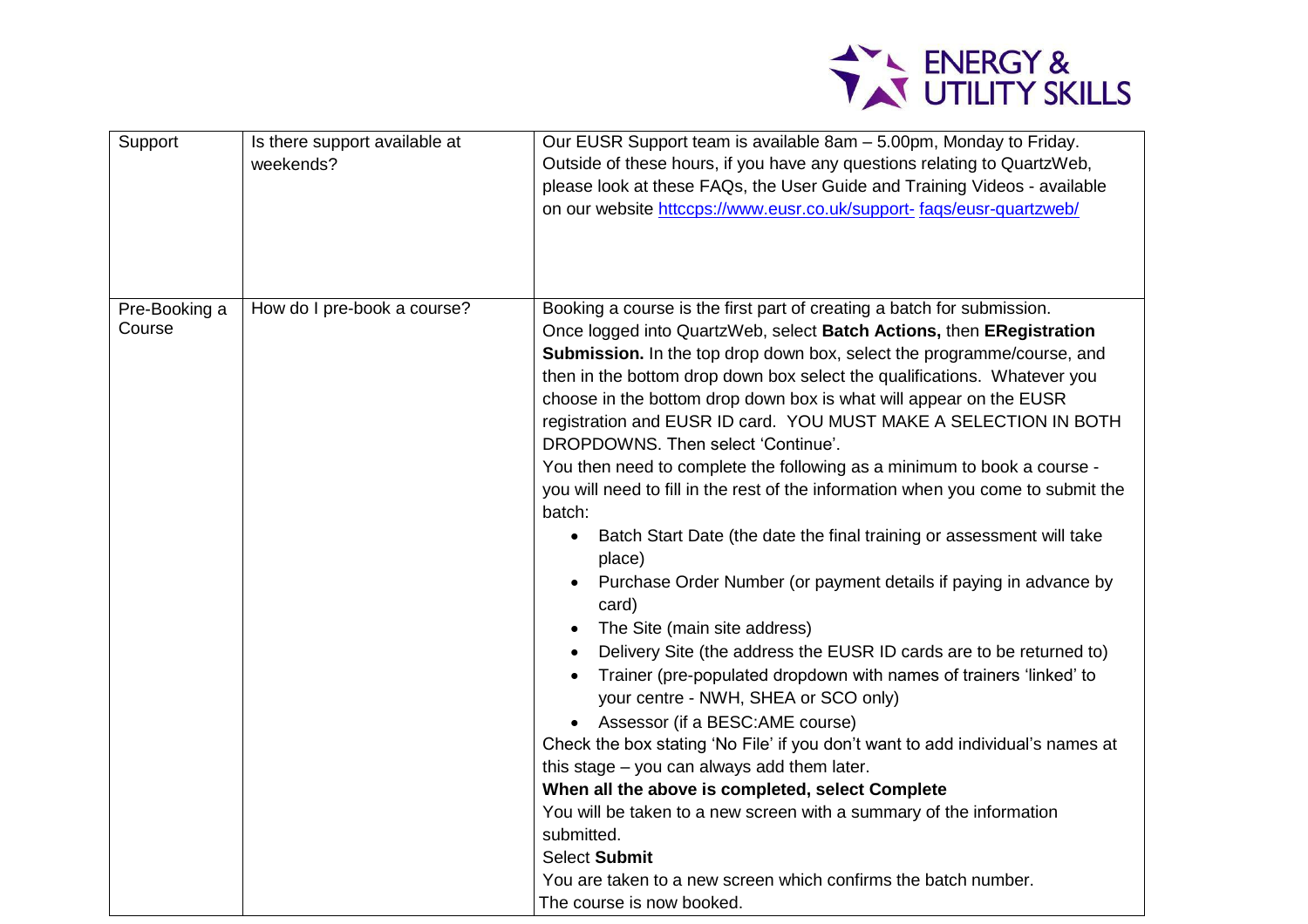

|                       |                                       | You can add information to this batch by selecting Batch Actions, Your                                                                               |
|-----------------------|---------------------------------------|------------------------------------------------------------------------------------------------------------------------------------------------------|
|                       |                                       | <b>Batches</b> – select the batch and open to add information.                                                                                       |
|                       |                                       |                                                                                                                                                      |
|                       |                                       |                                                                                                                                                      |
|                       |                                       |                                                                                                                                                      |
|                       |                                       |                                                                                                                                                      |
|                       |                                       |                                                                                                                                                      |
| <b>Batch creation</b> | When I chose a 'Qualification' in the | This is system generated (Quartz is used by a lot of awarding bodies) and                                                                            |
|                       | bottom dropdown box when              | does not mean anything – so please ignore this when you come across it.                                                                              |
|                       | creating a batch, I can see that      | These words will not show on EUSR or printed on EUSR ID cards.                                                                                       |
|                       | some of the scheme names have         |                                                                                                                                                      |
|                       | 'Pre-Entry Level' or 'Special Level'  |                                                                                                                                                      |
|                       | against them. What does this          |                                                                                                                                                      |
|                       | mean?                                 |                                                                                                                                                      |
| <b>Batch</b>          | How do I complete a submission for    | Retrieve your batch from Your Batches.                                                                                                               |
| submission            | a batch I have already created to     | Note: you can only change the information in the 'Purchase order number                                                                              |
|                       | pre-book a course?                    | field'. If any other information has changed since the course was booked, you                                                                        |
|                       |                                       | must contact EUSR Support - though not all information can be changed eg                                                                             |
|                       |                                       | Programme                                                                                                                                            |
|                       |                                       | To add individuals, or additional single individuals, to this batch, select enter                                                                    |
|                       |                                       | their information in the box 'Enter Single Registrations'.                                                                                           |
|                       |                                       | Or if you did not include any individual's details when you booked the course,                                                                       |
|                       |                                       | then go to 'Learner Registrations in the top left of the screen and select                                                                           |
|                       |                                       | 'Submit Additional Individual Registrations'. This will take you to the page<br>where you can change the purchase order information or upload multi- |
|                       |                                       | registrations using the excel spreadsheet (found at the bottom of the page                                                                           |
|                       |                                       | under 'ERegistrations File Format'). Once uploaded, select Complete                                                                                  |
|                       |                                       |                                                                                                                                                      |
| <b>Batch Date</b>     | What date do I use for 'Batch         | NWH, SHEA, SCO and BESC:AME - this is the date that the training and                                                                                 |
|                       | Date'?                                | assessment took place                                                                                                                                |
|                       |                                       |                                                                                                                                                      |
|                       |                                       | All other schemes - use the date that the individual completed all training and                                                                      |
|                       |                                       | assessment associated with the scheme                                                                                                                |
|                       |                                       |                                                                                                                                                      |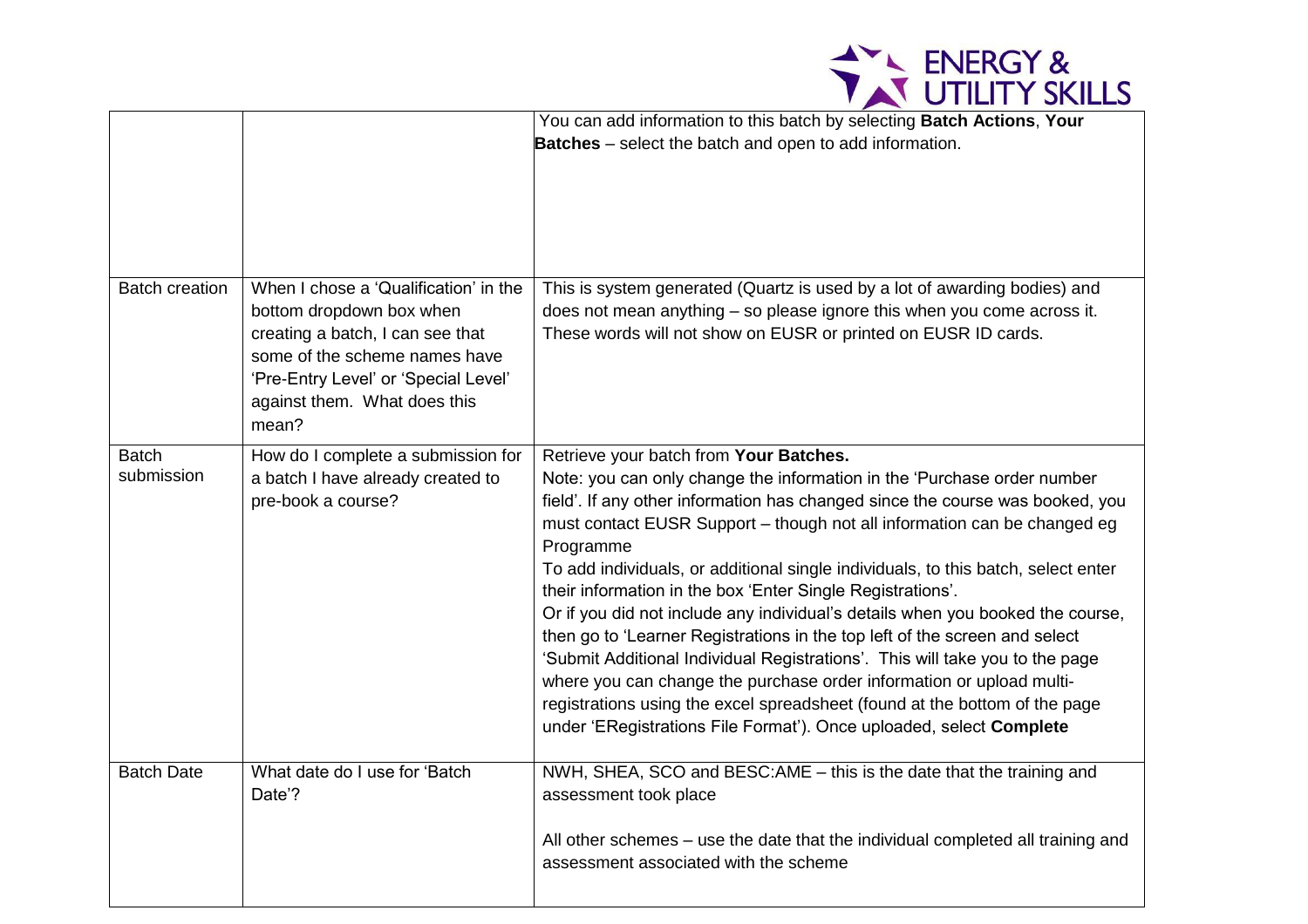

| Accessing  | How do I access the delivery  | If you are an Approved Trainer for the scheme in question you will be able to                                                                                                                                                                                                                                                                       |
|------------|-------------------------------|-----------------------------------------------------------------------------------------------------------------------------------------------------------------------------------------------------------------------------------------------------------------------------------------------------------------------------------------------------|
| delivery   | support materials such as the | download all support materials at any time – using the Resources tab.                                                                                                                                                                                                                                                                               |
| support    | PowerPoint training           |                                                                                                                                                                                                                                                                                                                                                     |
| materials  | programme slides and the      | In the Resources tab, there is a heading <b>Documents</b> . Underneath this are two                                                                                                                                                                                                                                                                 |
| SHEA, NWH, | Programme Leader's Guide      | dropdown boxes.                                                                                                                                                                                                                                                                                                                                     |
| SCO only   | for SHEA and NWH?             | Course Administration Documents and Exemplar Forms – eg Data Capture<br>Form, Attendance Register, etc<br>Training Assessment Documents - eg Assessment Model Answers (BESC: AME<br>and SCO only)<br>Training Delivery Materials - eg Presentation Slides. Scheme specification etc<br>Training Support Materials – eg Slides handouts, Videos etc. |
|            |                               | Select the required document and choose to 'open' or 'save'.                                                                                                                                                                                                                                                                                        |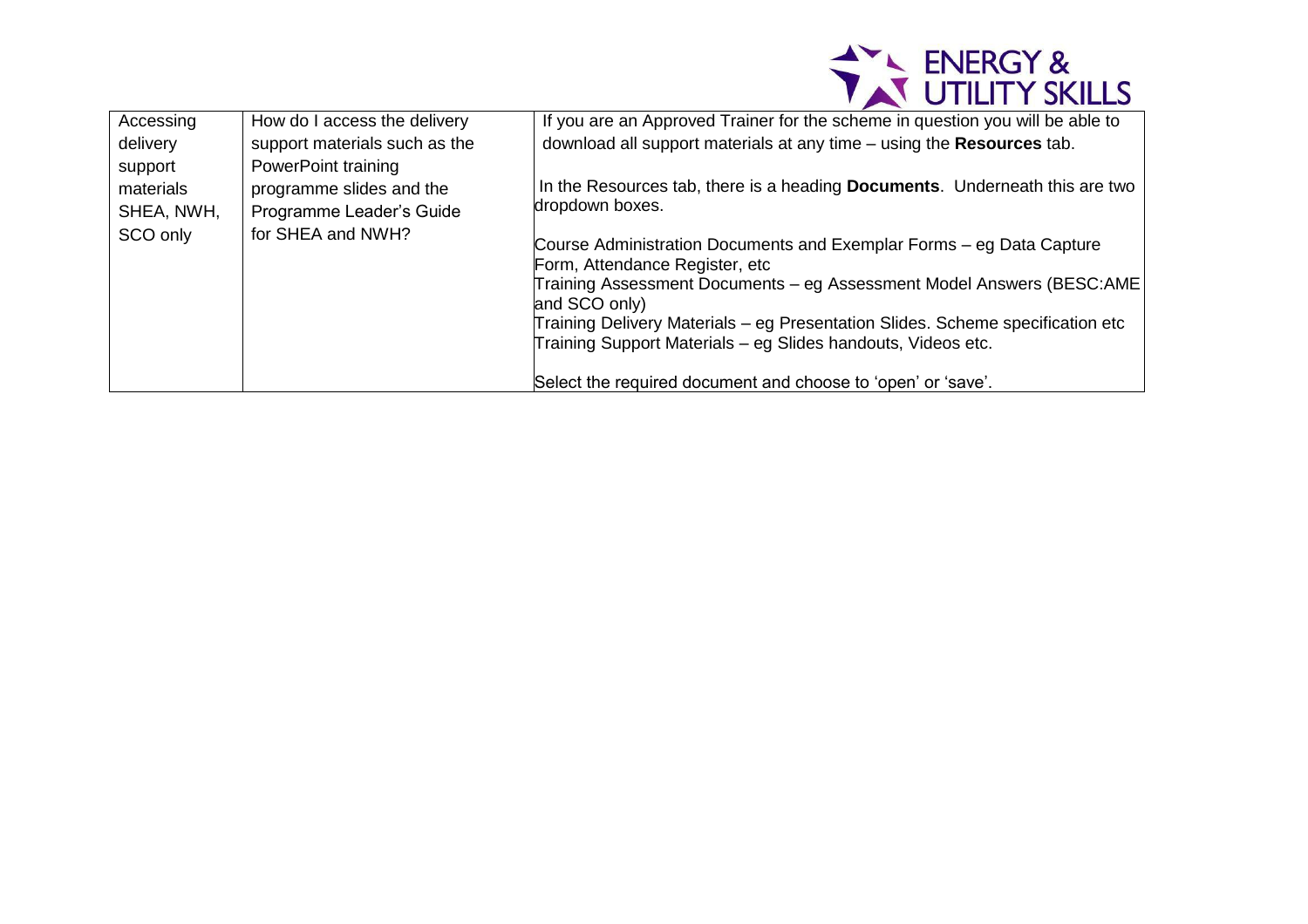

| Smart         | My organisation participates in the | You will not need to log into QuartzWeb at all. NOTE: SMRS roles need to be                                                                                    |
|---------------|-------------------------------------|----------------------------------------------------------------------------------------------------------------------------------------------------------------|
| Metering      | <b>Smart Metering Referencing</b>   | 'linked' to contractor whose employees are working under your company                                                                                          |
| Referencing   | Scheme. How do I view a             | MOCoPA – please make sure you keep the SMRS Scheme Secretariat up to                                                                                           |
| Scheme        | registration (maybe as part of the  | date with which contractors you are working with. Without a 'link' to the                                                                                      |
|               | recruitment process) or place a     | contractor centre in QuartzWeb, the SMRS roles will not be able to view or                                                                                     |
|               | Reference Indicator?                | add Reference Indicators.                                                                                                                                      |
|               |                                     |                                                                                                                                                                |
|               |                                     |                                                                                                                                                                |
| $Invoicing -$ | I'm an Approved Trainer delivering  | You will be asked to provide a purchase order number at the point of                                                                                           |
| Passport      | a Passport scheme. Can I get my     | registration – if a Batch has been pre-paid (for example, some providers or<br>trainers pay by credit card over the phone) then this will be recorded as 'pre- |
| schemes only  | customers billed direct?            | paid' at the point of registration                                                                                                                             |
|               |                                     |                                                                                                                                                                |
|               |                                     | We will invoice you (the Approved Trainer) direct for all registrations you                                                                                    |
|               |                                     | submit in QuartzWeb with couple of exceptions to this:                                                                                                         |
|               |                                     |                                                                                                                                                                |
|               |                                     | 1. SHEA and NWH only - If the customer you are delivering training for is                                                                                      |
|               |                                     | an existing Energy & Utility Skills approved provider, and provided there                                                                                      |
|               |                                     | is a signed Tri- Partite Agreement in place between yourself and the                                                                                           |
|               |                                     | approved provider, we can invoice the provider direct (for more                                                                                                |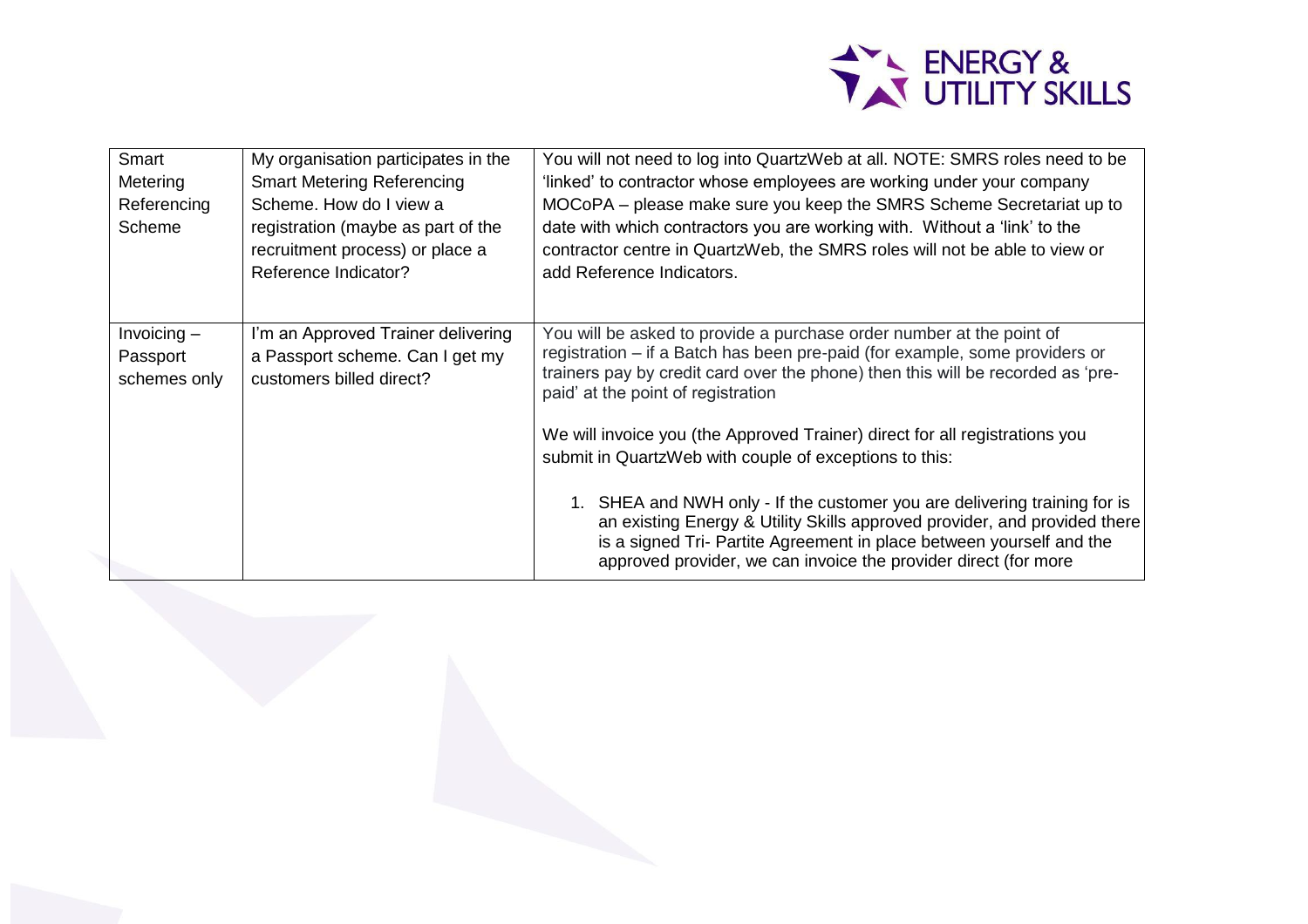

|                                                         |                                                                      | information on Tri-Partite Agreements see here)<br>2. All Passport Schemes - If we have invoiced an organisation in the<br>last 12 months, we can invoice the customer direct. NOTE:<br>We will need written authorisation from them (their Head of Centre<br>or Lead Administrator) that we can 'attach' your name to their<br>centre, giving you permission to book courses, create batches and<br>submit registrations in their name.                                                                                              |
|---------------------------------------------------------|----------------------------------------------------------------------|---------------------------------------------------------------------------------------------------------------------------------------------------------------------------------------------------------------------------------------------------------------------------------------------------------------------------------------------------------------------------------------------------------------------------------------------------------------------------------------------------------------------------------------|
|                                                         |                                                                      | If they are not an Energy & Utility Skills approved provider or we have not<br>invoiced them in the last 12 months, then we will invoice you direct for all<br>registrations submitted.<br>NOTE: when you are booking courses or submitting batches, you must make<br>sure you are using the correct organisation name within QuartzWeb. You can<br>switch roles very easily from within the landing page in QuartzWeb - select<br>the tab with your name/role and all roles/associated organisations for yourself<br>will be listed. |
| <b>Health</b><br>Screening<br>Questionnaire<br>NWH only | How will I record the Health<br>Screening Questionnaires for<br>NWH? | This is a mandatory requirement and you will need to review how you obtain<br>this. To try and support you on this, we have created an exemplar Health<br>Screening Questionnaire which you can use - available in Resources. You<br>don't have to use this, but by using this you will be easily able to evidence you<br>are gaining the health declaration when we conduct our quality audits.                                                                                                                                      |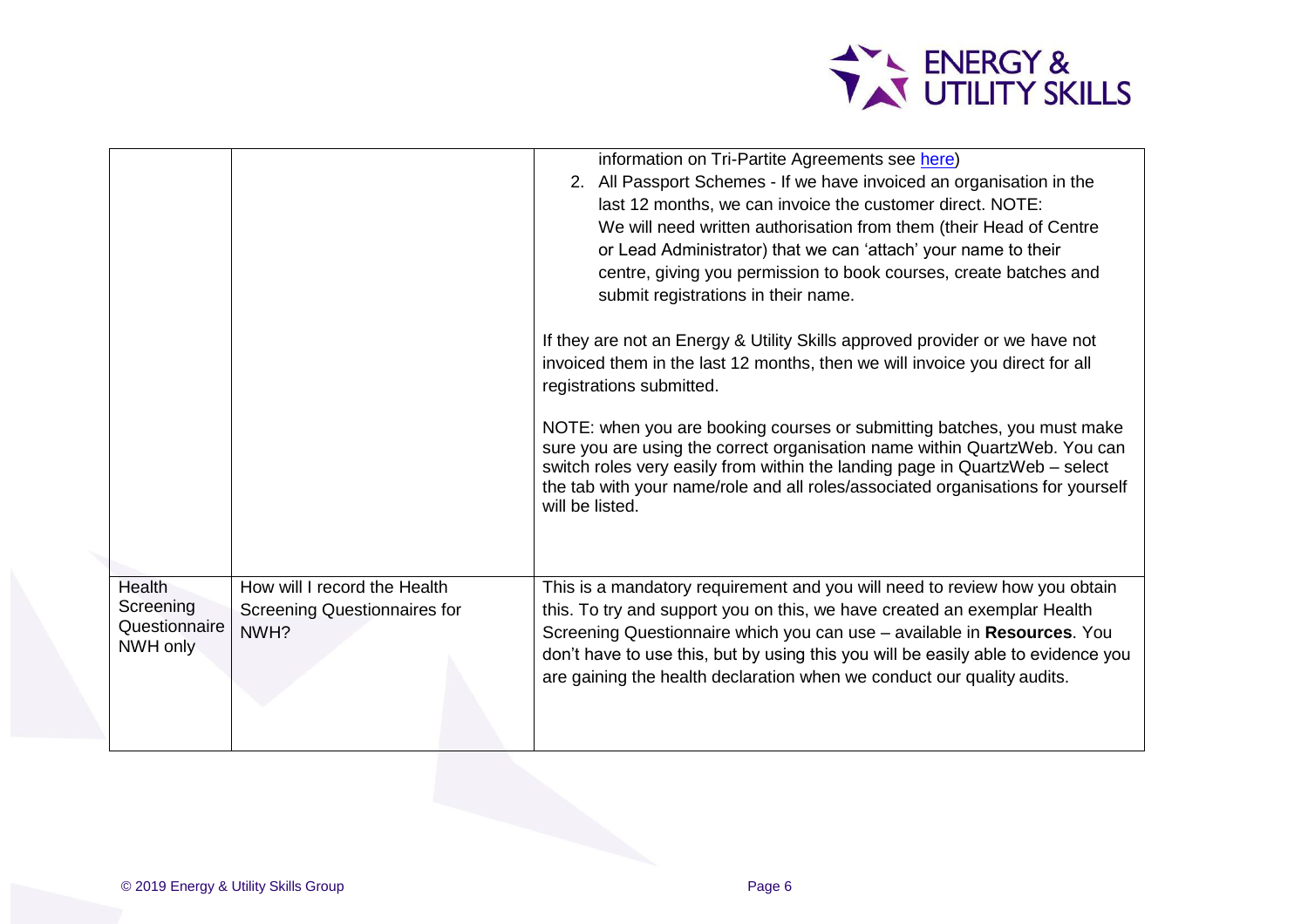

| Uploading<br>Photographs<br>and scheme<br>evidence | Which roles in QuartzWeb can<br>upload photographs and scheme<br>evidence? | The roles that can upload photographs and scheme evidence are Lead<br>Administrator, Administrator, Trainer and Assessor.                                                                                                                                                                                                                                                                                                                                                                                             |
|----------------------------------------------------|----------------------------------------------------------------------------|-----------------------------------------------------------------------------------------------------------------------------------------------------------------------------------------------------------------------------------------------------------------------------------------------------------------------------------------------------------------------------------------------------------------------------------------------------------------------------------------------------------------------|
| Photographs                                        | Are there any guidelines on<br>uploading photographs?                      | Full details on our requirements are detailed on our website<br>www.eusr.co.uk/support-faqs/provider-and-trainer-support/photograph-<br>guidelines. Once uploaded in a batch by you, EUSR Support verifies each<br>photo is compliant with our guidelines - and if it is compliant, then the<br>registration is made 'live' in EUSR and the card will be printed.<br>We will not verify photographs that do not comply with our guidelines – eg                                                                       |
|                                                    |                                                                            | full body, people in hats/scarves (unless for religious/medical reasons),<br>videos, uploaded side-ways.<br>Note: When uploading photographs in QuartzWeb against an individual, you<br>won't be able to tell that the upload has been successful - nor will you will<br>able to see the photograph. It is very easy to do this twice. You can<br>download a report to check whether a photograph has been successfully<br>uploaded. Go to 'Resources', then 'Reports'. More information on this can<br>be found here |
|                                                    |                                                                            | If a single photograph in a batch is not compliant, then we will process the<br>rest of the batch and the individual with the non-compliant photograph will<br>appear on EUSR (without a photograph) and an EUSR ID card will not be<br>printed.<br>You will be notified that a compliant photograph needs to be uploaded in                                                                                                                                                                                          |
|                                                    |                                                                            | <b>Batch Actions, Tracking.</b>                                                                                                                                                                                                                                                                                                                                                                                                                                                                                       |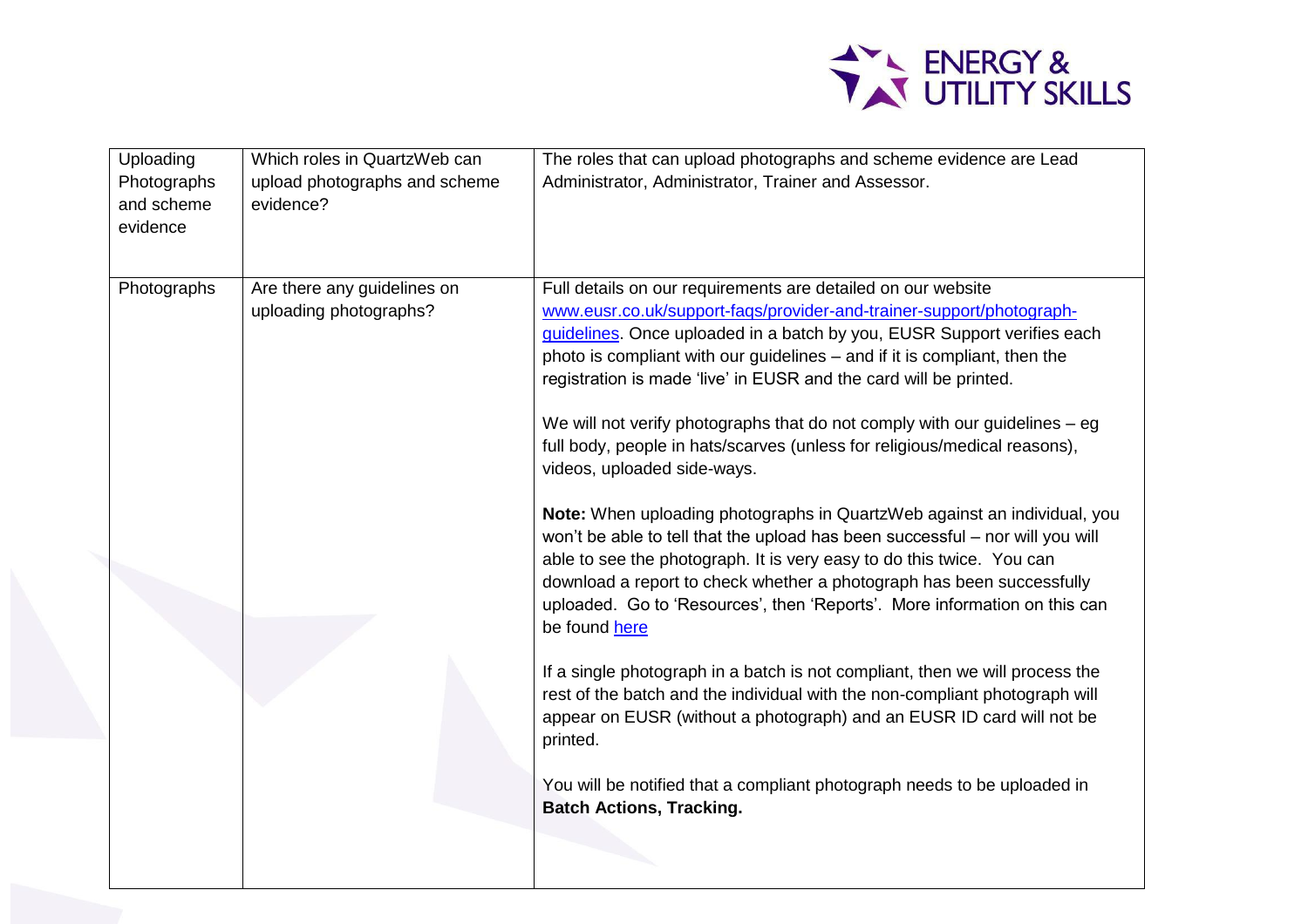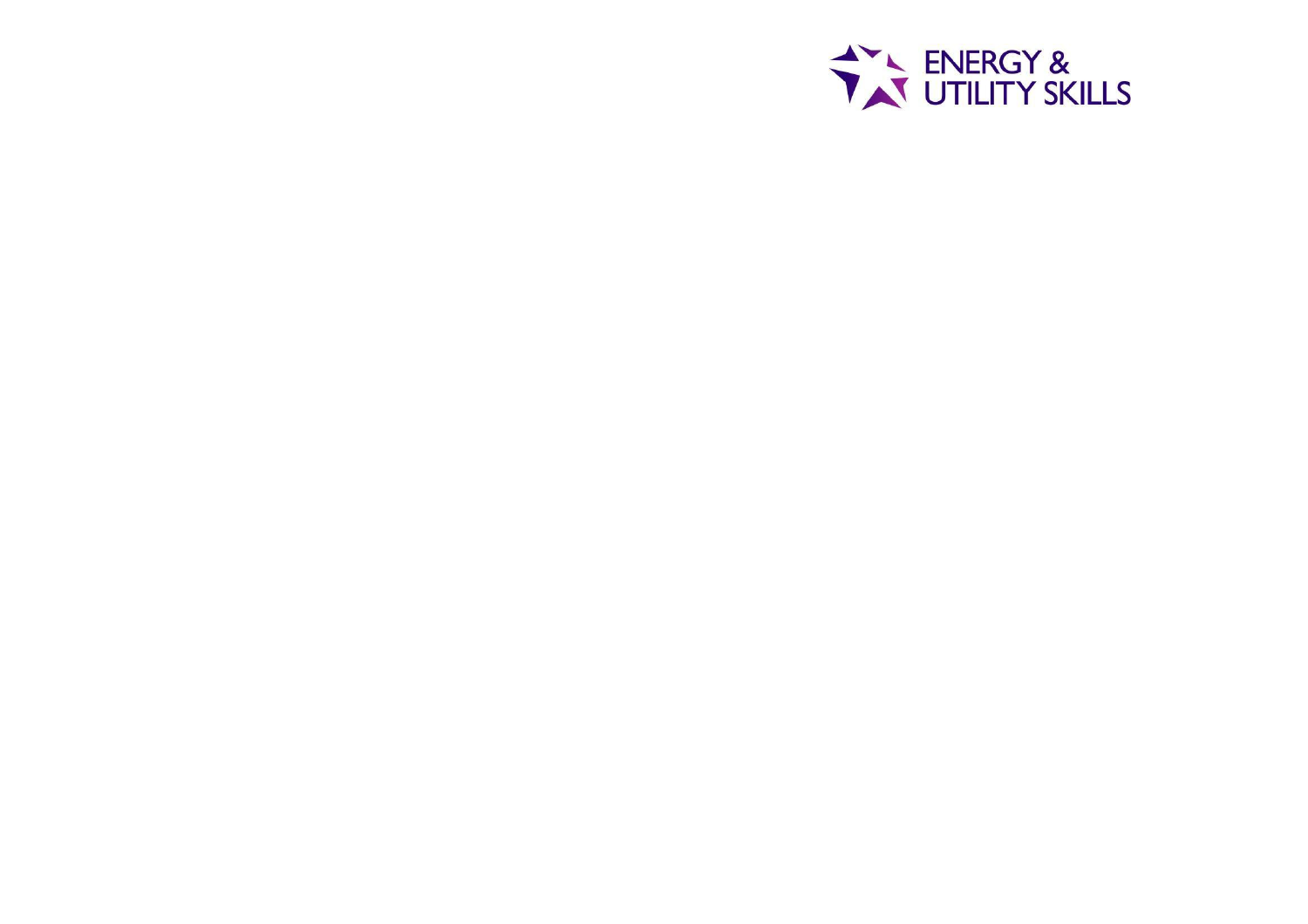

| Cancel a<br><b>Batch</b>                  | How do I cancel a Batch or<br>registration submission in<br>QuartzWeb?                                                 | This can only be done by the EUSR Support team. Please contact us on email:<br>EUSR@euskills.co.uk or tel: 0121 745 1310 (select Option 1)                                                                                                                                                                                                                                                                                                                                                                                                                                                                                                                                                                                                                                                           |
|-------------------------------------------|------------------------------------------------------------------------------------------------------------------------|------------------------------------------------------------------------------------------------------------------------------------------------------------------------------------------------------------------------------------------------------------------------------------------------------------------------------------------------------------------------------------------------------------------------------------------------------------------------------------------------------------------------------------------------------------------------------------------------------------------------------------------------------------------------------------------------------------------------------------------------------------------------------------------------------|
| Exemplar<br>Forms                         | Do I have to use your<br>paperwork to record data, for<br>example the Data Capture<br>Form and Attendance<br>Register? | You can use your own paper work. We have supplied some 'exemplar' support<br>materials to help you in case you don't have your own paperwork, They will be<br>available in QuartzWeb in Resources. Whatever you decide to use, your own<br>version or those we've made available on QuartzWeb, make sure you retain<br>them for quality audits. You will have to store this documentation in your own file<br>storage system - not in QuartzWeb.                                                                                                                                                                                                                                                                                                                                                     |
| Email<br>addresses                        | Why do you recommend that I<br>record email addresses for<br>individuals?                                              | We recommend an email is provided because it is required for individuals to<br>access their registration history - EUSR only lists current 'live' registrations -<br>and Reference Indicator information if relevant (eg Smart Metering); all expired<br>registrations are subject to our data protection policy.<br>For us the email address is the link to the individual because in the main<br>registrations are valid regardless of changes in the employer, so it can be a<br>personal email address – indeed this might be better in case the individual moves<br>employers.<br>An email address also helps us in establishing identity if the individual loses their<br>card and needs a replacement. It isn't a mandatory field in QuartzWeb but it is<br>recommended because of the above. |
| <b>Schemes</b><br>outside of<br>QuartzWeb | Which schemes have a paper-<br>based registration process and<br>therefore sit outside of<br>QuartzWeb?                | Some of our schemes use paper Batch and Registration Forms. These schemes<br>are: NCO (Gas), NCO (Water), In Situ Lining, Leakage Detection and Control,<br>Confined Spaces, Confined Spaces (Water), Safe Control of Mains Connections<br>(SCMC) and Utility Network Construction Supervisor. Batch and registration forms<br>for these schemes can be downloaded from the relevant scheme page on the<br>EUSR website.<br>Replacement cards are also paper- based and not in QuartzWeb.                                                                                                                                                                                                                                                                                                            |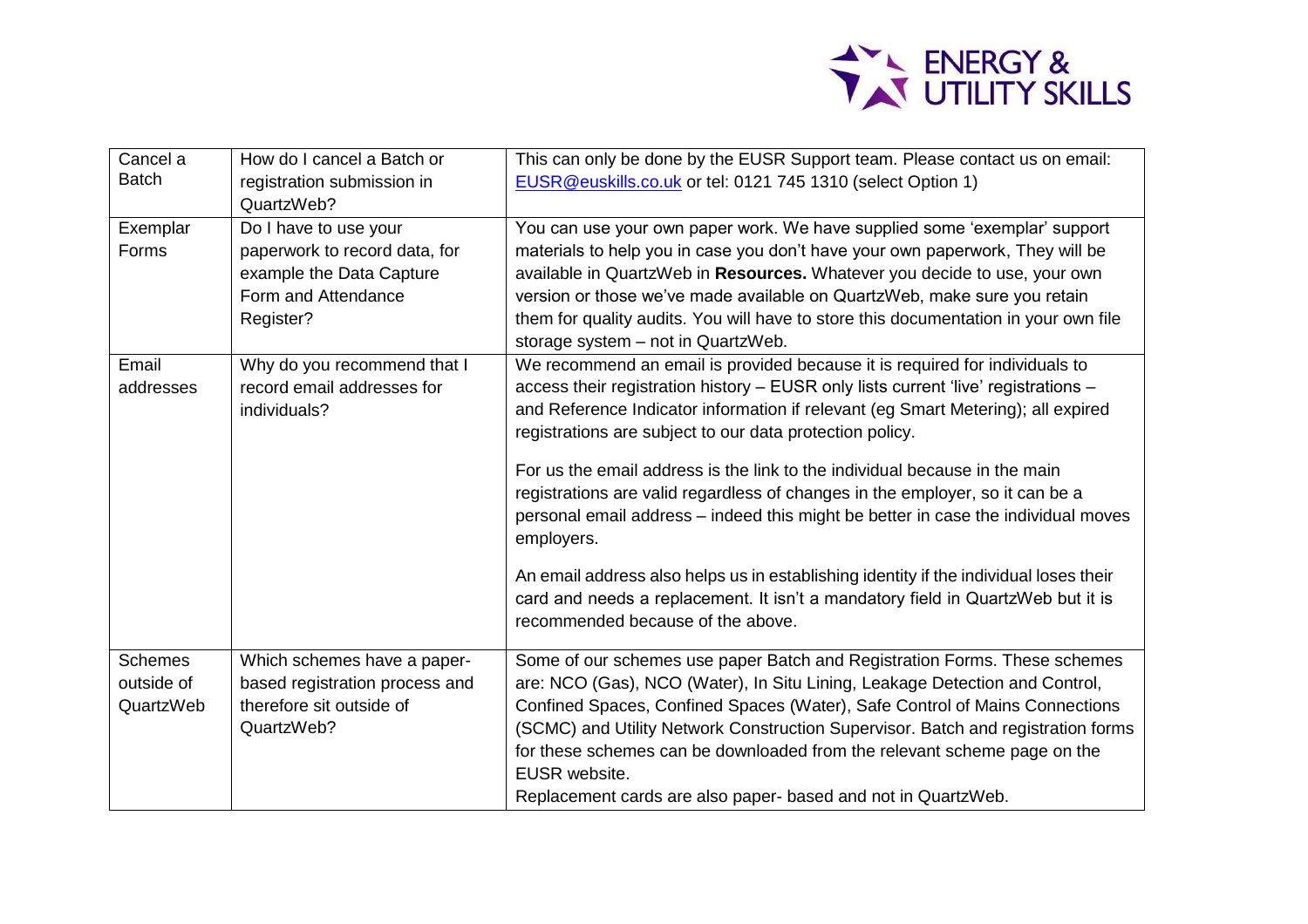

| Viewing old<br><b>Batches</b> | Will I be able to view or a Batch that I<br>previously submitted via the old paper-<br>based process - ie pre QuartzWeb? | You will be able to view old batches but you will not be able to make any<br>changes to these batches. If you need to make any changes to an old batch,<br>please contact EUSR Support.                                                        |
|-------------------------------|--------------------------------------------------------------------------------------------------------------------------|------------------------------------------------------------------------------------------------------------------------------------------------------------------------------------------------------------------------------------------------|
| <b>SCO</b><br>Workbooks       | How will I access SCO Workbooks?                                                                                         | They will be available in QuartzWeb in Resources along with all the other<br>support materials for SCO, such as Question papers and Answers. Only a SCO<br>Approved Trainer can download these materials.                                      |
| <b>SHEA</b>                   | How will I register an individual for a                                                                                  | There are separate SHEA Conversion programmes that have been set up in                                                                                                                                                                         |
| conversion                    | <b>SHEA Conversion?</b>                                                                                                  | QuartzWeb. So, for example, an Approved Trainer approved for SHEA Gas<br>will also hold approval for both the SHEA Gas and SHEA Gas Conversion.<br>When booking a SHEA course, you will need to make sure you select the<br>correct programme. |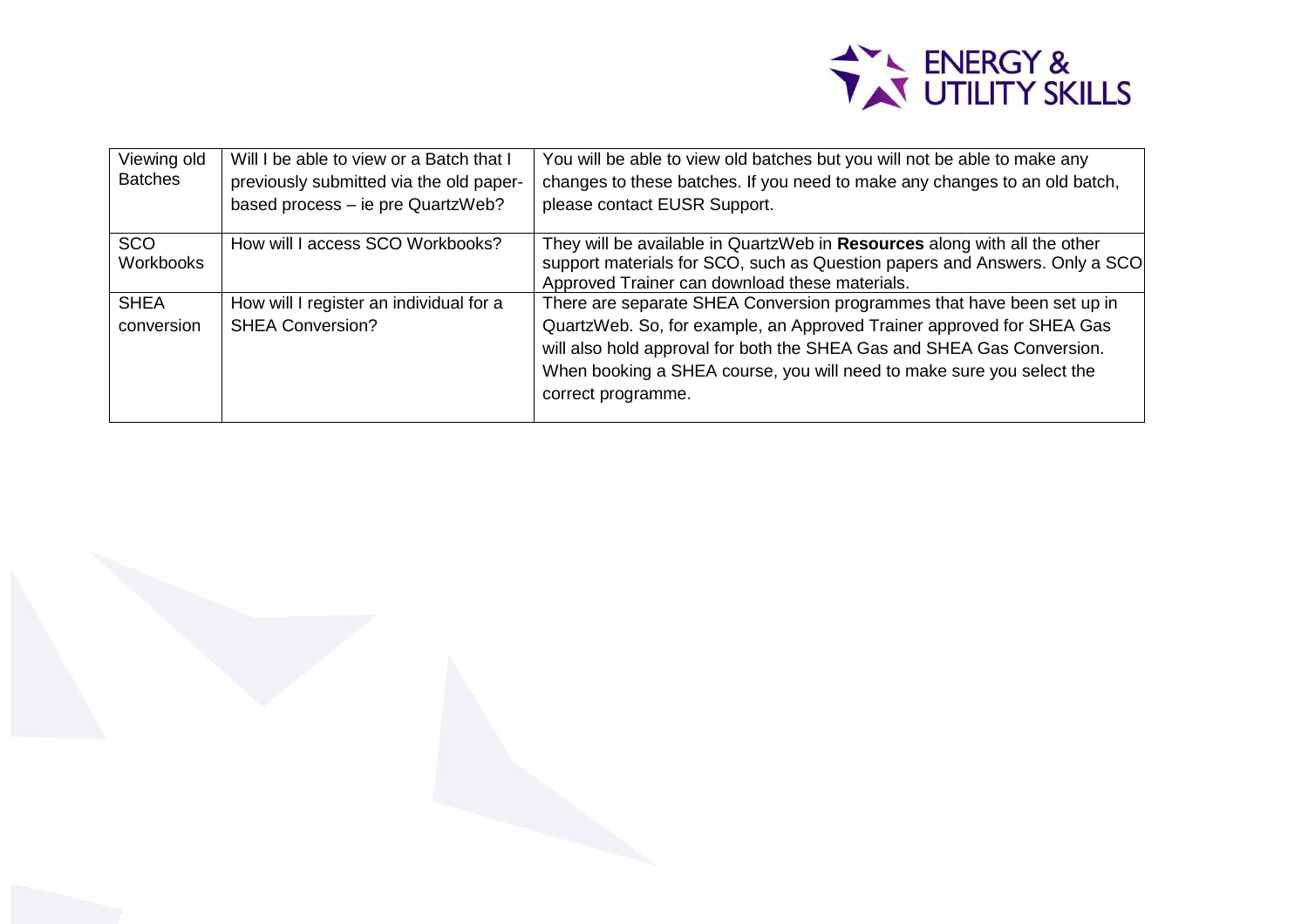

| <b>Booking</b>                                                                | How far in advance can I book a                                                                                                                                                                                                       | A course can be booked up to 28 days in advance.                                                                                                                                                                                                                                                                                                                                                                                                                                                  |
|-------------------------------------------------------------------------------|---------------------------------------------------------------------------------------------------------------------------------------------------------------------------------------------------------------------------------------|---------------------------------------------------------------------------------------------------------------------------------------------------------------------------------------------------------------------------------------------------------------------------------------------------------------------------------------------------------------------------------------------------------------------------------------------------------------------------------------------------|
| a course                                                                      | course in QuartzWeb?                                                                                                                                                                                                                  |                                                                                                                                                                                                                                                                                                                                                                                                                                                                                                   |
| in.                                                                           |                                                                                                                                                                                                                                       |                                                                                                                                                                                                                                                                                                                                                                                                                                                                                                   |
| advance                                                                       |                                                                                                                                                                                                                                       |                                                                                                                                                                                                                                                                                                                                                                                                                                                                                                   |
| Uploading<br>more than<br>one<br>individual at<br>a time in a<br><b>Batch</b> | Can I upload multi-individuals in the<br>same batch or do I have to submit them<br>on an individual by individual basis?                                                                                                              | Uploading multi- individuals is possible, and much quicker than submitting them<br>on an individual by individual basis. All bulk uploads must be made using the<br>QuartzWeb spreadsheet - the system is not able to support bulk uploads using<br>anything other than this spreadsheet  The correct excel spreadsheet can be<br>found at the foot of Batch Submission. We recommend that you download<br>this spreadsheet and save to your desktop, for quick and easy access in the<br>future. |
|                                                                               |                                                                                                                                                                                                                                       | Note: Once a spreadsheet has been uploaded, EUSR Support need to verify it<br>before results (Pass/Fail) can be added to it. After the results have been added<br>Then EUSR Support will need to verify it before the registrations are 'live' on<br>EUSR.                                                                                                                                                                                                                                        |
| Filtering                                                                     | Will I be able to filter my batches to                                                                                                                                                                                                | Batches can be searched in Your Batches, and there are filters for you to                                                                                                                                                                                                                                                                                                                                                                                                                         |
| Batches by                                                                    | view all training/courses delivered by                                                                                                                                                                                                | tailor your search - including by trainer. The search functionality in                                                                                                                                                                                                                                                                                                                                                                                                                            |
| Trainer                                                                       | one trainer?                                                                                                                                                                                                                          | QuartzWeb allows searching on Batch ID, Provider Reference,                                                                                                                                                                                                                                                                                                                                                                                                                                       |
|                                                                               |                                                                                                                                                                                                                                       | Programme ID or Name, Qualification ID or name and Trainer. As                                                                                                                                                                                                                                                                                                                                                                                                                                    |
|                                                                               |                                                                                                                                                                                                                                       | 'Provider Reference' is a free-flow text box, this could be used to record                                                                                                                                                                                                                                                                                                                                                                                                                        |
|                                                                               |                                                                                                                                                                                                                                       | the course date, or where the course was held. In addition, for Passport                                                                                                                                                                                                                                                                                                                                                                                                                          |
|                                                                               |                                                                                                                                                                                                                                       | schemes, the Batch Start Date for Passport schemes is the course date                                                                                                                                                                                                                                                                                                                                                                                                                             |
|                                                                               |                                                                                                                                                                                                                                       | and this column can be ordered in ascending or descending order to aid<br>finding the right batch.                                                                                                                                                                                                                                                                                                                                                                                                |
|                                                                               |                                                                                                                                                                                                                                       |                                                                                                                                                                                                                                                                                                                                                                                                                                                                                                   |
|                                                                               |                                                                                                                                                                                                                                       | You can change the order the Batches appear in by double-clicking on<br>the relevant header.                                                                                                                                                                                                                                                                                                                                                                                                      |
|                                                                               |                                                                                                                                                                                                                                       |                                                                                                                                                                                                                                                                                                                                                                                                                                                                                                   |
| Multiple<br>training<br>courses on<br>the same day                            | Is it possible to book 3 batches for<br>the same day for the same trainer -<br>for example, to meet the business<br>demand (at peak times a trainer<br>might have his first course very early<br>am and finish his last one very late | Yes this is possible – for those schemes that can be delivered in the<br>hours available                                                                                                                                                                                                                                                                                                                                                                                                          |
|                                                                               | pm).                                                                                                                                                                                                                                  |                                                                                                                                                                                                                                                                                                                                                                                                                                                                                                   |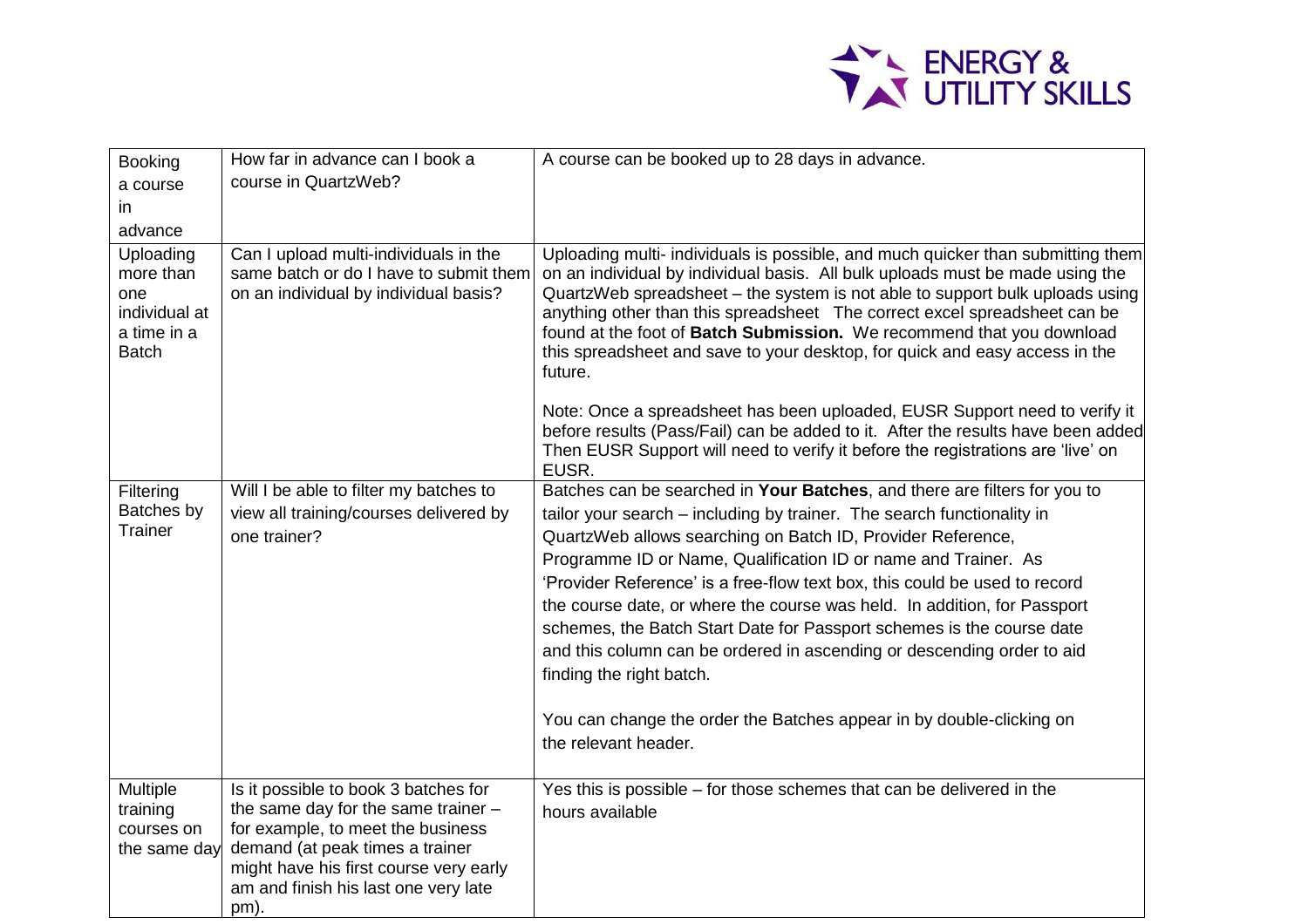

| Smart<br>Metering                 | I used to attach scheme evidence to<br>the paper registration form, eg, copy<br>of qualification certificate, MOCoPA<br>and copy of Gas Safe card - how do<br>I submit this now the system is<br>paper free?                                                                                       | The scheme evidence is uploaded against each individual - In 'Individual<br>Registrations' select 'Actions' then choose 'Upload photo (or evidence)<br>from the drop down box. This is the same process for uploading a<br>photograph - although the process is the same, uploading evidence and<br>photographs must be done in two separate actions and not at the same<br>time. The registration will not become 'live' until EUSR Support have<br>verified both the photograph and the evidence. |
|-----------------------------------|----------------------------------------------------------------------------------------------------------------------------------------------------------------------------------------------------------------------------------------------------------------------------------------------------|-----------------------------------------------------------------------------------------------------------------------------------------------------------------------------------------------------------------------------------------------------------------------------------------------------------------------------------------------------------------------------------------------------------------------------------------------------------------------------------------------------|
| Purchase<br>Order                 | Can we amend the Purchase Order<br>details once we have submitted a<br>batch for registration?                                                                                                                                                                                                     | Yes - but only prior to submitting results. Once you submit results you<br>cannot amend it.                                                                                                                                                                                                                                                                                                                                                                                                         |
| Changing<br>Password<br>frequency | How often does QuartzWeb require<br>you to change your password?                                                                                                                                                                                                                                   | Every 30 days                                                                                                                                                                                                                                                                                                                                                                                                                                                                                       |
| Support                           | What do I do if there is an error on a<br>card that has been printed and<br>delivered?                                                                                                                                                                                                             | Please contact EUSR Support on email: eusr@euskills.co.uk or tel: 0121<br>745 1310 (select option 1). Note: if it is your own error, the re-printed<br>card will be charged for as a replacement card.                                                                                                                                                                                                                                                                                              |
| Support                           | If the organisation is 'new' to Energy<br>& Utility Skills, or is not already an<br>approved provider, then all invoices<br>or payments will come to me direct.<br>How do I find out if the organisation I<br>am going to deliver some Passport<br>scheme training for is already on<br>QuartzWeb? | Please contact EUSR Support on email: eusr@euskills.co.uk or tel: 0121<br>745 1310 (select option 1).                                                                                                                                                                                                                                                                                                                                                                                               |
| SHEA, NWH<br>and SCO only         | When will the question paper and<br>answers be available in QuartzWeb?                                                                                                                                                                                                                             | Questions and answers will be available up to 72 hours before the course<br>date - including Saturdays and Sundays. If a course is run on a Monday<br>morning, then the allocated questions and answers will be available to<br>download from Friday morning.                                                                                                                                                                                                                                       |
| Support                           | Will invoices be monthly or separate<br>invoices for each batch submitted?                                                                                                                                                                                                                         | Invoices are created for each batch submitted.                                                                                                                                                                                                                                                                                                                                                                                                                                                      |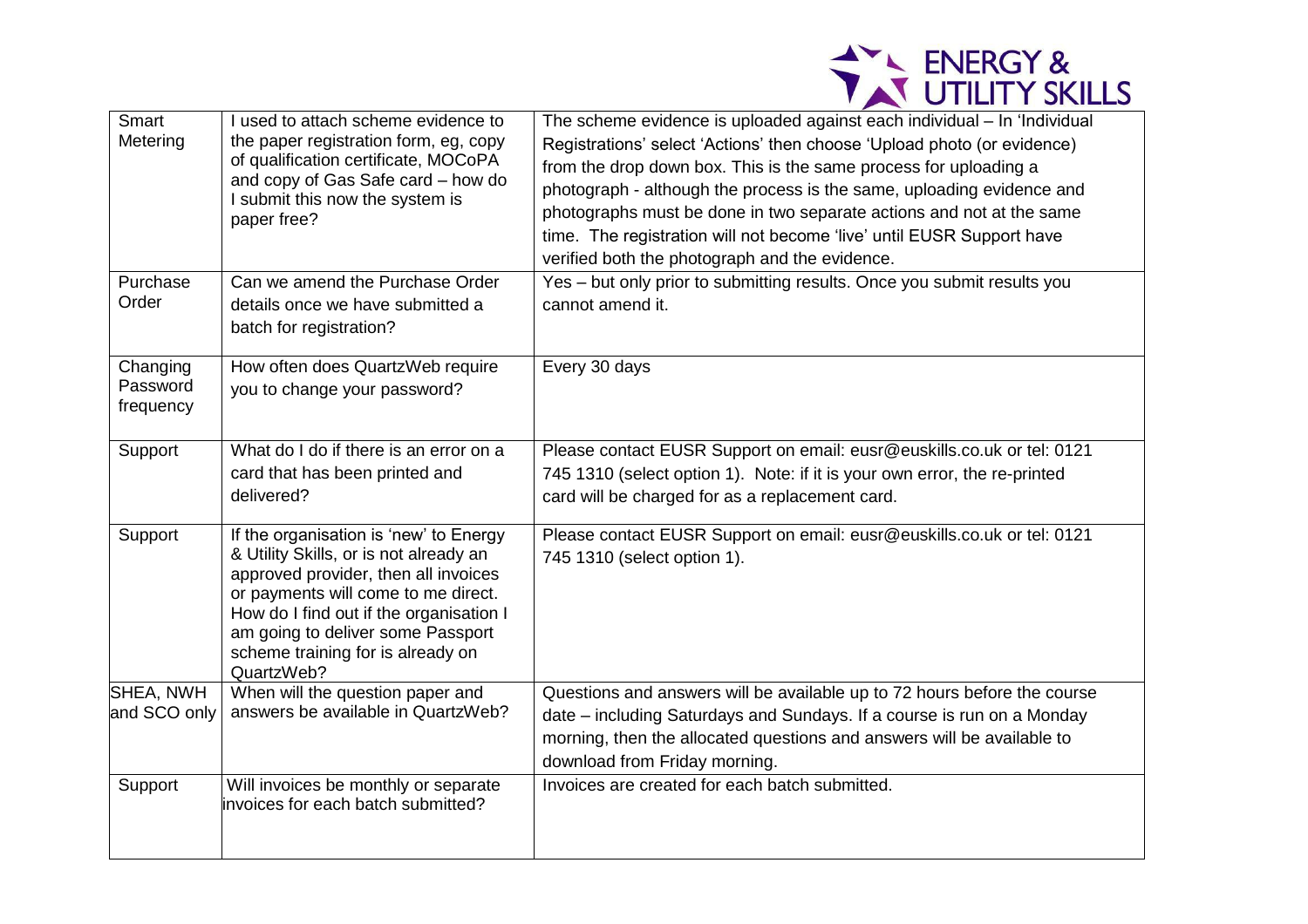

| NWH or<br>SHEA only             | I occasionally deliver NWH or SHEA<br>overseas, will this still be possible in<br>QuartzWeb?                                                  | So long as there is internet access to access the presentation and<br>question/answers, this is OK. Cards will only be delivered to a UK<br>address.                                                                                                                                                                              |
|---------------------------------|-----------------------------------------------------------------------------------------------------------------------------------------------|-----------------------------------------------------------------------------------------------------------------------------------------------------------------------------------------------------------------------------------------------------------------------------------------------------------------------------------|
| Other<br>alphabets              | What characters from other alphabets<br>can be used in QuartzWeb?                                                                             | QuartzWeb can support some characters from other alphabets, some<br>examples of letters that can be used in both first and last names:<br>öðóíñéåäâ<br>The following characters cannot be used in QuartzWeb:<br>ğçễấũğçş∤<br>QuartzWeb does not support any characters from Chinese, Arabic, Polish<br>or Scandinavian alphabets. |
| Lower and<br>Upper case         | Will QuartzWeb 'autocorrect' data that<br>has been input in all lower case or all<br>upper case?                                              | No – whatever is typed in QuartzWeb is exactly what will appear on the<br>online register and on the EUSR ID Card.                                                                                                                                                                                                                |
| 'Fail'<br>SHEA/NWH/<br>SCO only | Charges for a If an individual is marked as a 'fail' and I<br>do not remove them from the basket,<br>will I be charged for this registration? | The batch can be submitted without remembering to empty the basket, the<br>individual will not be processed and you will not be charged a registration fee for<br>them.                                                                                                                                                           |
| photos                          | Using existing Will an existing photo of the learner be<br>displayed in QuartzWeb if they are<br>already registered?                          | Yes the existing photo will be used.                                                                                                                                                                                                                                                                                              |
|                                 | Different roles   What can a Lead Administrator do over<br>in QuartzWeb and above what an Administrator can<br>do?                            | See here for more information on the different roles and their functions. A Lead<br>Administrator is the only role that can add new Administrators and expire any<br>Trainers, Assessors and Administrators linked to their centre - apart from that<br>they share the same functions as an Administrator.                        |